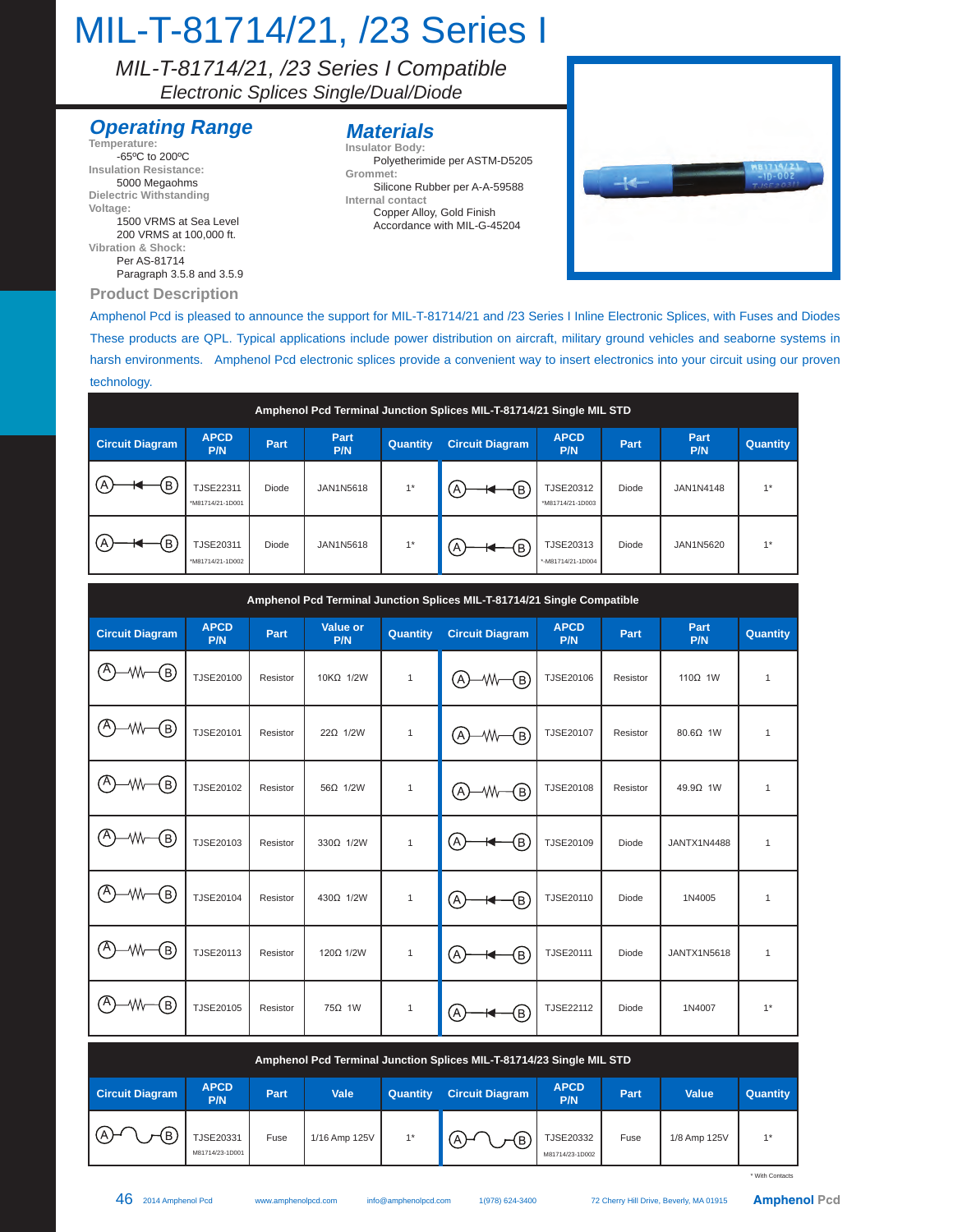

### MIL-T-81714/23 Series 1 *Electronic Terminal Junction Splices MIL-T-81714/24 Series I Compatible*

#### **Product Description**

Amphenol Pcd's Electronic Terminal Junction Splices are available with a variety of components and in a wide range of configurations. Components available include but are not limited to diodes, resistors, fuses, capacitors, thyristors, and inductors, and are also available with multiple components within one module. The following are currently available, but new configurations are produced regularly and customized components are also available. M81714/23 are QPL. M81714/24 are not QPL.

| Amphenol Pcd Terminal Junction Splices MIL-T-81714/23 Single MIL STD |                               |          |                    |          |                                                                                 |                                      |           |                          |          |  |  |
|----------------------------------------------------------------------|-------------------------------|----------|--------------------|----------|---------------------------------------------------------------------------------|--------------------------------------|-----------|--------------------------|----------|--|--|
| <b>Circuit Diagram</b>                                               | <b>APCD</b><br>P/N            | Part     | Value or<br>P/N    | Quantity | <b>Circuit Diagram</b>                                                          | <b>APCD</b><br>P/N                   | Part      | Part<br>P/N              | Quantity |  |  |
| $\left[ \mathsf{B}\right]$                                           | TJSE20333<br>*M81714/23-1D003 | Fuse     | 1/4 Amp 125V       | $1^*$    | $\left[ \mathsf{B}\right]$                                                      | TJSE20340<br>*M81714/23-1D010        | Fuse      | 2-1/2 Amp<br><b>125V</b> | $1^*$    |  |  |
| $\overline{B}$                                                       | TJSE20334<br>*M81714/23-1D004 | Fuse     | 3/8 Amp 125V       | $1^*$    | $\overline{B}$<br>Α                                                             | TJSE20341<br>*M81714/23-1D011        | Fuse      | 3 Amp 125V               | $1*$     |  |  |
| $\left[ \mathsf{B}\right]$<br>Α                                      | TJSE20335<br>*M81714/23-1D005 | Fuse     | 1/2 Amp 125V       | $1*$     | ΈB)<br>Α                                                                        | <b>TJSE20342</b><br>*M81714/23-1D012 | Fuse      | 3-1/2 Amp<br>125V        | $1*$     |  |  |
| A<br>$\mathsf{B}$                                                    | TJSE20336<br>*M81714/23-1D006 | Fuse     | 3/4 Amp 125V       | $1*$     | Α<br>ΈB.                                                                        | TJSE20343<br>*M81714/23-1D013        | Fuse      | 4 Amp 125V               | $1*$     |  |  |
| B                                                                    | TJSE20337<br>*M81714/23-1D007 | Fuse     | 1 Amp 125V         | $1*$     | $\left[ \begin{matrix} 1 \end{matrix} \right]$<br>Ά                             | <b>TJSE20344</b><br>*M81714/23-1D014 | Fuse      | 5 Amp 125V               | $1*$     |  |  |
| $\left( \mathsf{B}\right)$                                           | TJSE20338<br>*M81714/23-1D008 | Fuse     | 1-1/2 Amp<br>125 V | $1*$     | ίв)<br>Α                                                                        | <b>TJSE20345</b><br>*M81714/23-1D015 | Fuse      | 7 Amp 125V               | $1*$     |  |  |
| B                                                                    | TJSE20339<br>*M81714/23-1D009 | Fuse     | 2 Amp 125V         | $1*$     | Έ,<br>Ά                                                                         | TJSE20346<br>*M81714/23-1D016        | Fuse      | 10 Amp 125V              | $1*$     |  |  |
|                                                                      |                               |          |                    |          | Amphenol Pcd Terminal Junction Splices MIL-T-81714/24 Double Compatible Size 20 |                                      |           |                          |          |  |  |
| <b>Circuit Diagram</b>                                               | <b>APCD</b><br>P/N            | Part     | Value or<br>P/N    | Quantity | <b>Circuit Diagram</b>                                                          | <b>APCD</b><br>P/N                   | Part      | Part<br>P/N              | Quantity |  |  |
| Ά<br>D.                                                              | TJSE20501                     | Inductor | 100 µH             | $1^*$    | Β<br>D.                                                                         | TJE20513                             | Capacitor | 620pF                    | $1*$     |  |  |
| Ά                                                                    | TJSE20503                     | Fuse     | 5 Amp 125V         | $1*$     | [A]                                                                             | TJSE20514                            | Fuse      | 1.5Amp 125V              | $1*$     |  |  |

| ⊛<br>(в)                                                     | TJSE20503        | Fuse     | 5 Amp 125V | $1*$  | $\alpha$<br>℗                                 | TJSE20514 | Fuse     | 1.5Amp 125V     | $1^*$        |
|--------------------------------------------------------------|------------------|----------|------------|-------|-----------------------------------------------|-----------|----------|-----------------|--------------|
| $\bigcirc$<br>$\mathscr{W}_{\mathcal{P}}$<br>佰               | TJSE20505        | Resistor | 39Q 1W     | $1*$  | (A)<br>m<br>B)                                | TJSE20515 | Resistor | 3KΩ 1/4W        | $1^*$        |
| $\left[{\mathbf{C}}\right]$<br>WV<br>$\circledR$<br>D)<br>W۷ | <b>TJSE20506</b> | Resistor | 120Ω 1W    | $2^*$ | ®)<br>₩<br>(A)                                | TJSE20516 | Resistor | $3K\Omega$ 1/4W | $1^*$        |
| <br>ίВ)<br><u>ලි-</u><br>−⊙                                  | TJSE20509        | Fuse     | 5 Amp 125V | $2^*$ | ®)<br><b>W-</b><br>$\left( \mathsf{A}\right)$ | TJSE20517 | Resistor | 470Ω 1/4 W      | $\mathbf{1}$ |
| A)<br>(B)                                                    | TJSE20510        | Fuse     | 1 Amp 125V | $1*$  | 'A`<br>(c)<br>₩<br>(B)<br>(D)                 | TJSE20518 | Resistor | $3K\Omega$ 1W   | $2^*$        |

\* With Contact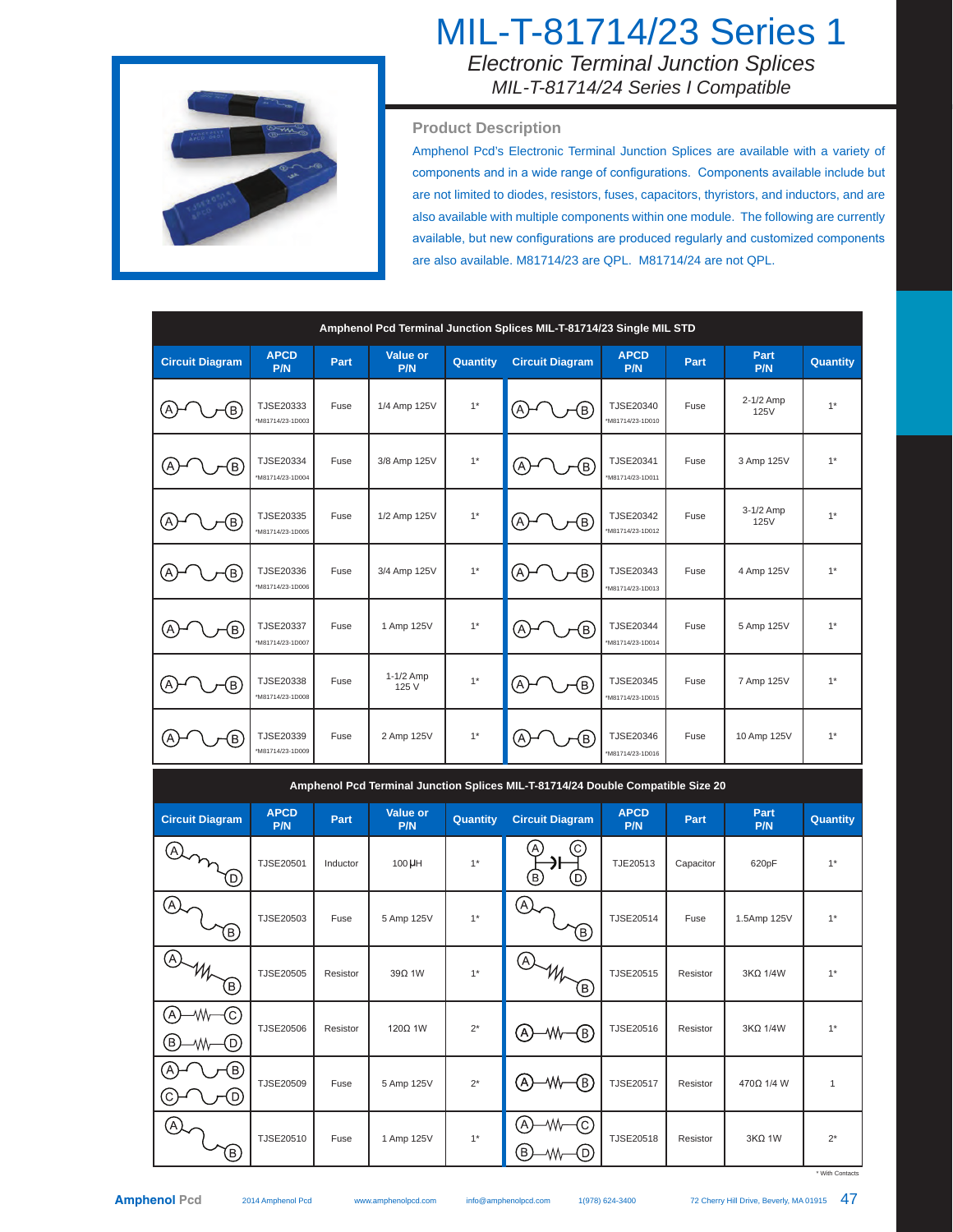## Electronic Terminal Junction Splices

*MIL-T-81714/24 Series I Compatible*

*Size 20, 22*

| Amphenol Pcd Terminal Junction Splices MIL-T-81714/24 Double Compatible Size 20 |                    |               |                         |                      |                                                                  |                    |          |                    |                |  |
|---------------------------------------------------------------------------------|--------------------|---------------|-------------------------|----------------------|------------------------------------------------------------------|--------------------|----------|--------------------|----------------|--|
| <b>Circuit Diagram</b>                                                          | <b>APCD</b><br>P/N | Part          | Value or<br>P/N         | Quantity             | <b>Circuit Diagram</b>                                           | <b>APCD</b><br>P/N | Part     | Part<br>P/N        | Quantity       |  |
| $\left[ \right]$<br>٨W<br>(C)<br>Β)<br>D)<br>٨W                                 | TJSE20519          | Resistor      | 50Ω 1W                  | $2^*$                | (A)<br>۸M<br>(c)<br>(B)<br>(D)<br>٨W                             | TJSE20566          | Resistor | 120Ω 0.5W 350V     | $2^*$          |  |
| $\left( \mathrm{A}\right)$<br>C.<br>ᅊ<br>℗                                      | TJSE20520          | Capacitor     | 390pF                   | $1*$                 | (A)<br>(B)                                                       | TJSE20571          | Fuse     | 3Amp 125V          | $1*$           |  |
| A,<br>C.<br>٨W<br>(B)<br>D.                                                     | TJSE20523          | Resistor      | 15KΩ 1/4W               | $1^*$                | (A)<br>O)<br>(B)<br>(D)                                          | TJSE20602          | Diode    | JANTX1N5618        | $\overline{2}$ |  |
| ତ<br>A)<br>W۸<br>(B)<br>D                                                       | TJSE20524          | Resistor      | 5.1KQ 1/4W              | $1*$                 | A)<br>C)<br>٨W<br>$\bigcirc$<br>(D)<br>₩                         | TJSE20603          | Resistor | 5.1KΩ 1/4W         | $2^*$          |  |
| (A)<br>Θ)                                                                       | TJSE20525          | Resistor      | 10KΩ 1/8W               | $\mathbf{1}$         | A)<br>(C)<br>®<br>O)                                             | TJSE20703          | Diode    | 1N5819             | $2^*$          |  |
| (A)<br>(C)<br>٧W                                                                | TJSE20526          | Resistor      | 910KΩ 1/4W              | $\mathbf{1}$         | ®)<br>(A)                                                        | TJSE20704          | Diode    | JANTX1N5614        | $1*$           |  |
| (A)<br>۰W<br>C)                                                                 | <b>TJSE20527</b>   | Resistor      | $1.3K\Omega$ 1/4W       | $\mathbf{1}$         | A)<br>(B)                                                        | TJSE20705          | Diode    | <b>JANTX1N5622</b> | $1*$           |  |
| Α<br>٨W<br>(C)<br>B.<br>D,                                                      | TJSE20530          | Resistor      | $1K\Omega$ 1W<br>1N5244 | $1*$<br>$\mathbf{1}$ | (A)<br>(C)<br>(B)<br>O)                                          | TJSE20706          | Diode    | JANTX1N5622        | $2^*$          |  |
| $\left( \mathsf{B}\right)$<br>(A                                                | TJSE20533          | Fuse<br>Diode | 2Amp 125 V              | $1*$                 | A<br>C)<br>B)<br>₪                                               | <b>TJSE20707</b>   | Diode    | JANTX1N5622        | $2^*$          |  |
| $\left( \mathsf{B}\right)$<br>P,                                                | TJSE20535          | Fuse          | 7Amp 125V               | $1*$                 | A)<br>C,<br>®<br>D)                                              | TJSE20708          | Diode    | <b>JANTX1N5622</b> | $2^*$          |  |
| C<br>$\overline{B}$<br>D                                                        | <b>TJSE20537</b>   | Resistor      | 69.80 1/4W              | $1^*$                | $\left[ \begin{matrix} A \end{matrix} \right]$<br>C<br>B)<br>(D) | TJSE20709          | Diode    | <b>JANTX1N5622</b> | $2^*$          |  |
| A)<br>$\mathcal{W}_{\mathcal{P}}$<br>叵                                          | TJSE20553          | Resistor      | $1K\Omega$ 1/2W         | $1^*$                | A,<br>ල)<br>⊚<br>(B)<br>$\overline{\phantom{a}}$                 | TJSE20710          | Diode    | 1N4006             | $\mathbf{1}$   |  |
| A)<br>₩<br>C<br>(D)<br>E<br>₩                                                   | TJSE20554          | Resistor      | 18KΩ 1W                 | $2^*$                | O<br>(A)<br>Θ)<br>⊙<br>▸                                         | TJSE20711          | Diode    | 1N4006             | $\overline{c}$ |  |
| Œ<br>Œ)                                                                         | TJSE20555          | Resistor      | 18KΩ 1W                 | $1*$                 | (B)<br>ίΑ,                                                       | TJSE20712          | Diode    | 1N4007             | 1              |  |
| (C)<br>$\left( \mathsf{A}\right)$<br>(D)<br>ίB,                                 | TJSE20559          | Diode         | JANTX1N5554             | $\mathbf{1}$         | (c)<br>A,<br>(B)<br>(D)                                          | TJSE20713          | Diode    | JANTX1N3957        | 1              |  |
| ®)<br>A                                                                         | TJSE20561          | Diode         | 1N5061                  | $1*$                 | (c)<br>(A)<br>٨W                                                 | TJSE20716          | Resistor | 200Ω 1/8W          | $1^*$          |  |

\* With Contacts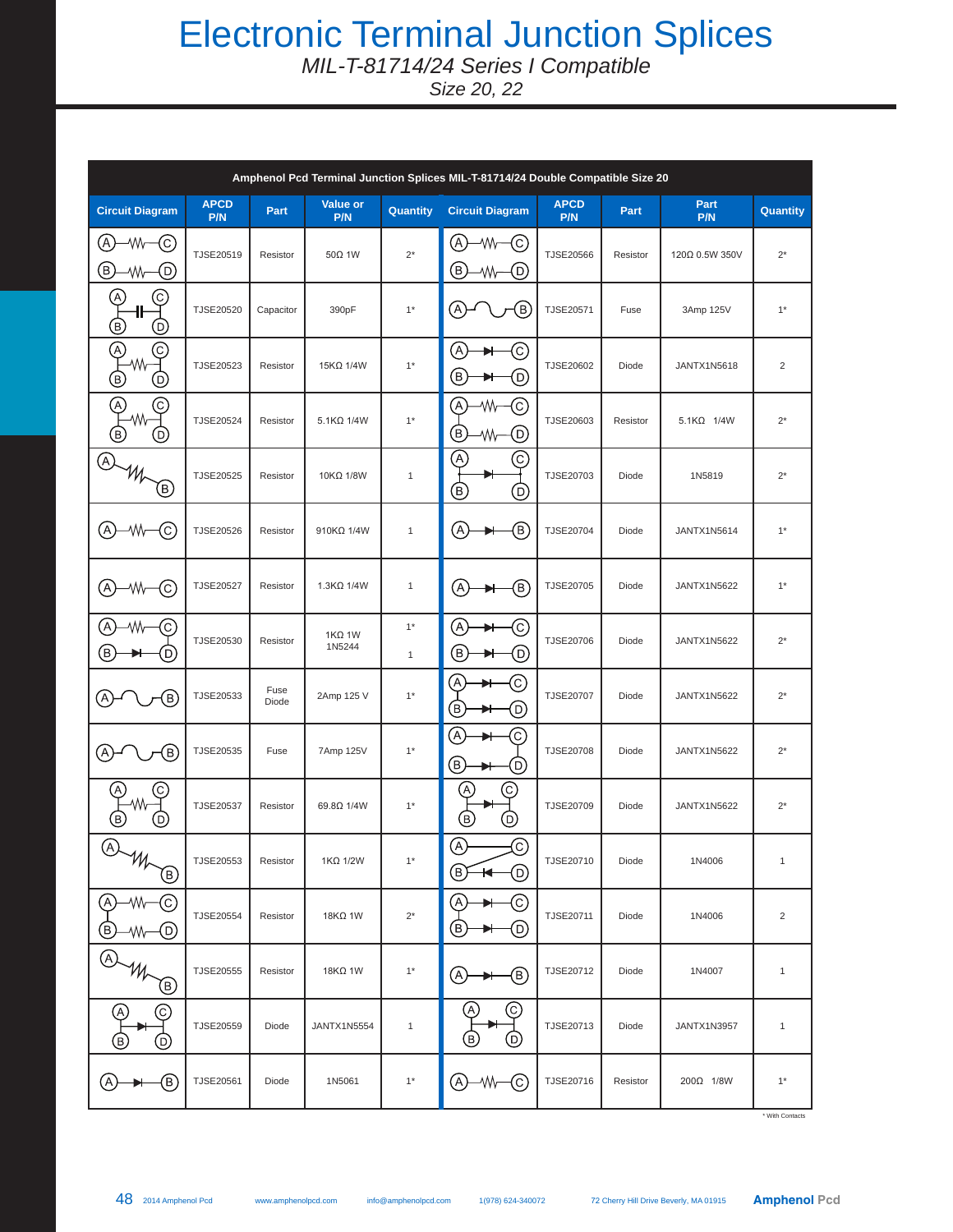## Electronic Terminal Junction Splices

*MIL-T-81714/24 Series I Compatible*

*Size 20, 22*

|                                                                                                               | Amphenol Pcd Electronic Terminal Junction Splices MIL-T-81714/24 Double Compatible Size 20 |          |                    |                |                                    |                    |          |                 |                |  |  |  |
|---------------------------------------------------------------------------------------------------------------|--------------------------------------------------------------------------------------------|----------|--------------------|----------------|------------------------------------|--------------------|----------|-----------------|----------------|--|--|--|
| <b>Circuit Diagram</b>                                                                                        | <b>APCD</b><br>P/N                                                                         | Part     | Value or<br>P/N    | Quantity       | <b>Circuit Diagram</b>             | <b>APCD</b><br>P/N | Part     | Part<br>P/N     | Quantity       |  |  |  |
| A)<br>(B)                                                                                                     | TJSE20722                                                                                  | Diode    | <b>JANTX1N5819</b> | $1*$           | (A)<br>₩<br>-(c)<br>(B)<br>O)<br>₩ | TJSE20818          | Resistor | 100KΩ 1/4W      | $\overline{2}$ |  |  |  |
| E<br>C<br>┍┻┽<br>T<br>D)                                                                                      | TJSE20723                                                                                  | Diode    | JANTX1N5622        | $2^*$          | A,<br>$W_{\mathcal{F}}$<br>(B)     | TJSE20820          | Resistor | 2ΜΩ 1/4W        | $\mathbf{1}$   |  |  |  |
| Œ<br>C<br>B.<br>O                                                                                             | TJSE20724                                                                                  | Diode    | 1N4006             | $2^\star$      | $\left( \mathsf{A}\right)$<br>(в)  | TJSE20821          | Resistor | $1M\Omega$ 1/4W | $\mathbf{1}$   |  |  |  |
| A<br>C<br>┍┻┽<br>B)<br>D)                                                                                     | TJSE20725                                                                                  | Diode    | <b>JANTX1N5622</b> | $2^*$          | (A)<br>®                           | TJSE20822          | Resistor | 49.9KΩ 1/4W     | $\mathbf{1}$   |  |  |  |
| $\left( \begin{matrix} \mathbb{A} \end{matrix} \right)$<br>C)<br>$\large\textcircled{\small\texttt{B}}$<br>D) | TJSE20726                                                                                  | Diode    | 1N4006             | $2^*$          | (A)<br>C)<br>٨W<br>(B)<br>D)<br>٨W | TJSE20826          | Resistor | $3.9\Omega$ 1W  | 2              |  |  |  |
| A)<br>(c)<br>-Wv                                                                                              | TJSE20727                                                                                  | Resistor | 4.7KΩ 3/4W         | $1*$           | A)<br>C)<br>۸W                     | <b>TJSE20828</b>   | Resistor | $4\Omega$ 1/2W  | $\mathbf{1}$   |  |  |  |
| $\left( \mathsf{A}\right)$<br>$\overline{\Theta}$                                                             | TJSE20804                                                                                  | Resistor | 4.9KΩ 1/2W         | $\mathbf{1}$   | A)<br>-Wh-<br>(C)                  | TJSE20829          | Resistor | 16Ω 1/2W        | $\mathbf{1}$   |  |  |  |
| $\left[ \begin{matrix} \mathsf{A} \end{matrix} \right]$<br>C)<br>€<br>D)                                      | TJSE20805                                                                                  | Diode    | 1N6075             | $\sqrt{2}$     | B)<br>A)                           | TJSE20830          | Fuse     | 0.5Amp 125V     | $1*$           |  |  |  |
| A<br>(c)<br>Β)<br>O                                                                                           | <b>TJSE20806</b>                                                                           | Diode    | 1N4448             | $\sqrt{2}$     | (A)<br>(c)<br>₩                    | TJSE20834          | Resistor | 4.02Ω 1W        | $1*$           |  |  |  |
| A<br>٨W<br>(c)<br>B)<br>$^\copyright$<br>٨W                                                                   | <b>TJSE20807</b>                                                                           | Resistor | $5K\Omega$ 1W      | $\sqrt{2}$     | (A)<br>(c)<br>₩                    | TJSE20835          | Resistor | $1K\Omega$ 1/4W | $1*$           |  |  |  |
| A<br>(c)<br>٨W<br>®<br>O)<br>٨W                                                                               | <b>TJSE20808</b>                                                                           | Resistor | $1K\Omega$ 1W      | $\overline{2}$ | (A)<br>$\left( $<br>₩              | TJSE20836          | Resistor | 3.1KQ 1/4W      | $1^*$          |  |  |  |
| $\circledA$<br>-Wv<br>C<br>(B)<br>(D)<br>₩                                                                    | <b>TJSE20809</b>                                                                           | Resistor | 5.76KQ 1W          | $\sqrt{2}$     | $\bigcirc$ – W – $\bigcirc$        | TJSE20838          | Resistor | 750Ω 1W         | $1*$           |  |  |  |
| $\left( \mathsf{A}\right)$<br>٨W<br>(c)<br>(В)<br>(D)<br>₩−                                                   | TJSE20810                                                                                  | Resistor | 7.87KΩ 1W          | $\overline{2}$ | $_{\mathbb{C}}$<br>(A)<br>◉<br>⊙   | TJSE20843          | Diode    | 1N5622          | $1^*$          |  |  |  |
| (A)<br>(c)<br>₩<br>Ε,<br>-(D)<br>₩                                                                            | TJSE20811                                                                                  | Resistor | 16.2KΩ 1W          | $\overline{c}$ | (A)—Wh—<br>(c)                     | TJSE20901          | Resistor | 100KΩ 1/4W      | $1^*$          |  |  |  |
| (A)<br>-WV<br>(c)<br>Έ,<br>-WN-(D)                                                                            | TJSE20812                                                                                  | Resistor | 20KΩ 1W            | $\overline{c}$ | (C)<br>⊕—w—                        | TJSE20902          | Resistor | 200KΩ 1/4W      | $1^{\star}$    |  |  |  |
| A)<br>₩<br>(c)<br>(B)<br>(D)<br>₩                                                                             | TJSE20813                                                                                  | Resistor | 22.1KΩ 1W          | $\overline{c}$ | (c)<br>—∕W—<br>(A)-                | TJSE20903          | Resistor | 300KΩ 1/4W      | $1^*$          |  |  |  |
| $\left( \mathrm{A}\right)$<br>-Wh-<br>(c)<br>(B)<br>~W—(D)                                                    | TJSE20816                                                                                  | Resistor | 10KΩ 1/4W          | $\overline{c}$ | (c)<br>(A)<br>–∕W—                 | TJSE20904          | Resistor | 402KΩ 1/4W      | $1^{\star}$    |  |  |  |
| C<br>A<br>Έ,<br>(D)<br>₩∼                                                                                     | TJSE20817                                                                                  | Resistor | 30.1KΩ 1/4W        | $\overline{c}$ | Α<br>C)<br>D)<br>B                 | TJSE20905          | Diode    | JANTX1N4488     | $\overline{2}$ |  |  |  |